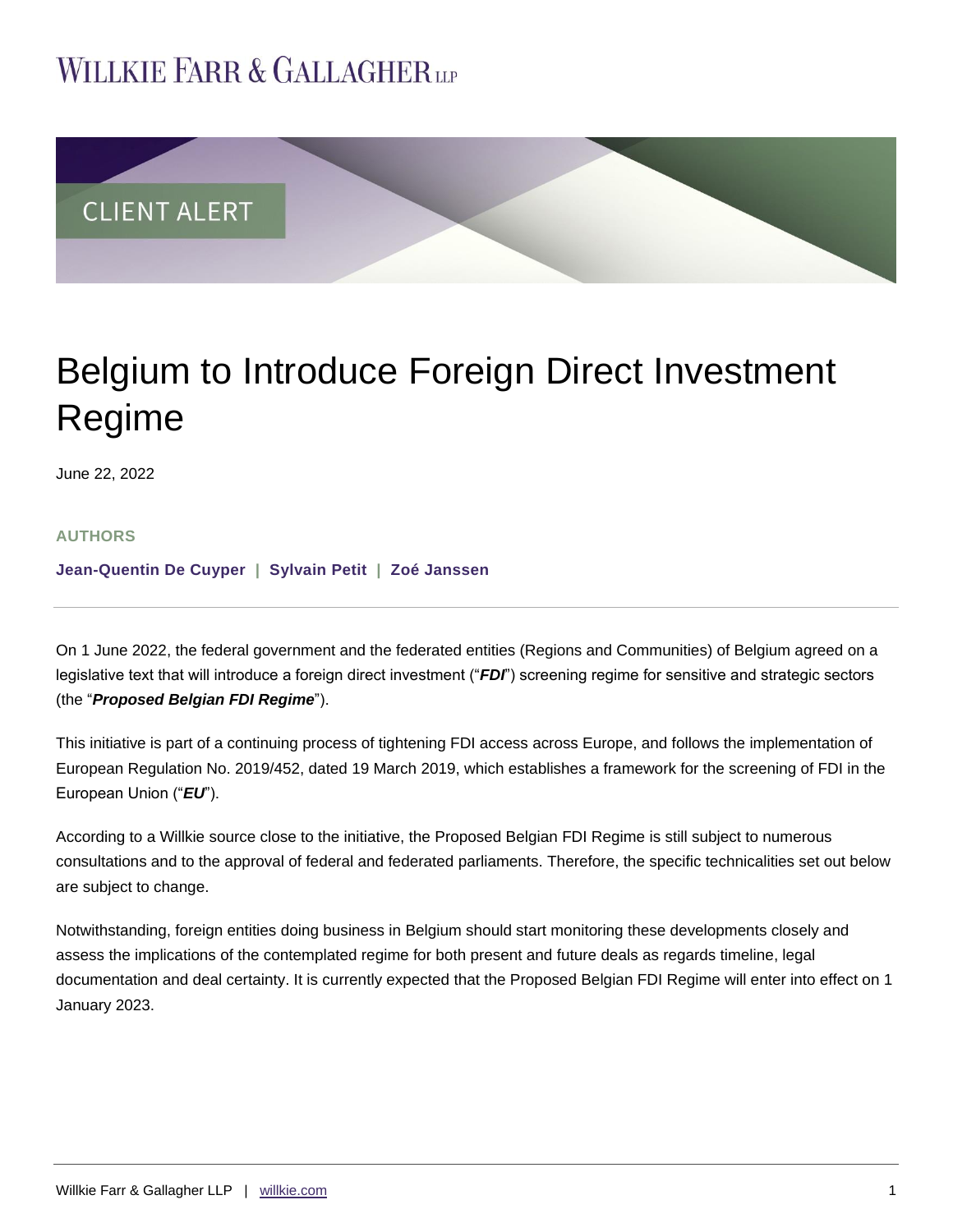#### *One-stop-shop principle*

The contemplated regime will institute an Interfederal Screening Committee ("*ISC*") (*Comité de Filtrage Interfédéral*; *Interfederale Screeningscommissie*) composed of nine members. The federal government, the Regions, and the Communities of Belgium, will each be represented by three members.

The ISC will be in charge of reviewing the notifications made in the context of the future regime, coordinate the relationships between the federal state, the Regions, and the Communities, and be the single point of contact for the notifying foreign investors throughout the process.

## *Transactions captured by the Proposed Belgian FDI Regime*

The regime provides three cumulative criteria to determine whether a contemplated transaction falls within its scope. These criteria relate to (*i*) the origin of the investor, (*ii*) the type of transaction, and (*iii*) the type of activity of the target company.

With respect to criteria (*ii*) and (*iii*), the Proposed Belgian FDI Regime establishes general thresholds for notification for a broad range of sectors but also specific thresholds for some particular sectors.

*Origin of the investor –* Pursuant to the Proposed Belgian FDI Regime, a foreign investor is defined as, (*i*) any natural person that has its main residence outside the EU, (*ii*) any undertaking that is established outside the EU, or (*iii*) any undertaking of which the ultimate beneficial owner has its main residence outside the EU.

Unlike some other EU regimes, such as the French one, investors based in other EU Member States will not be considered foreign investors and thus will not be captured by the contemplated regime.

*General thresholds and sectors captured* – The regime would apply to transactions, irrespective of the parties' size and turnover, that result in ownership of voting rights in a legal entity established in Belgium, whether direct or indirect, exceeding a threshold of 25%, that is involved in the following activities:

- **critical infrastructure,** including energy, transport, water, health, communications, media, data processing or storage, aerospace, defense, electoral or financial infrastructure, as well as sensitive facilities and investments in land and real estate crucial for the use of such infrastructure;
- **technologies and raw materials** that are of essential importance to:
	- o safety (including health safety);
	- o defense and public order;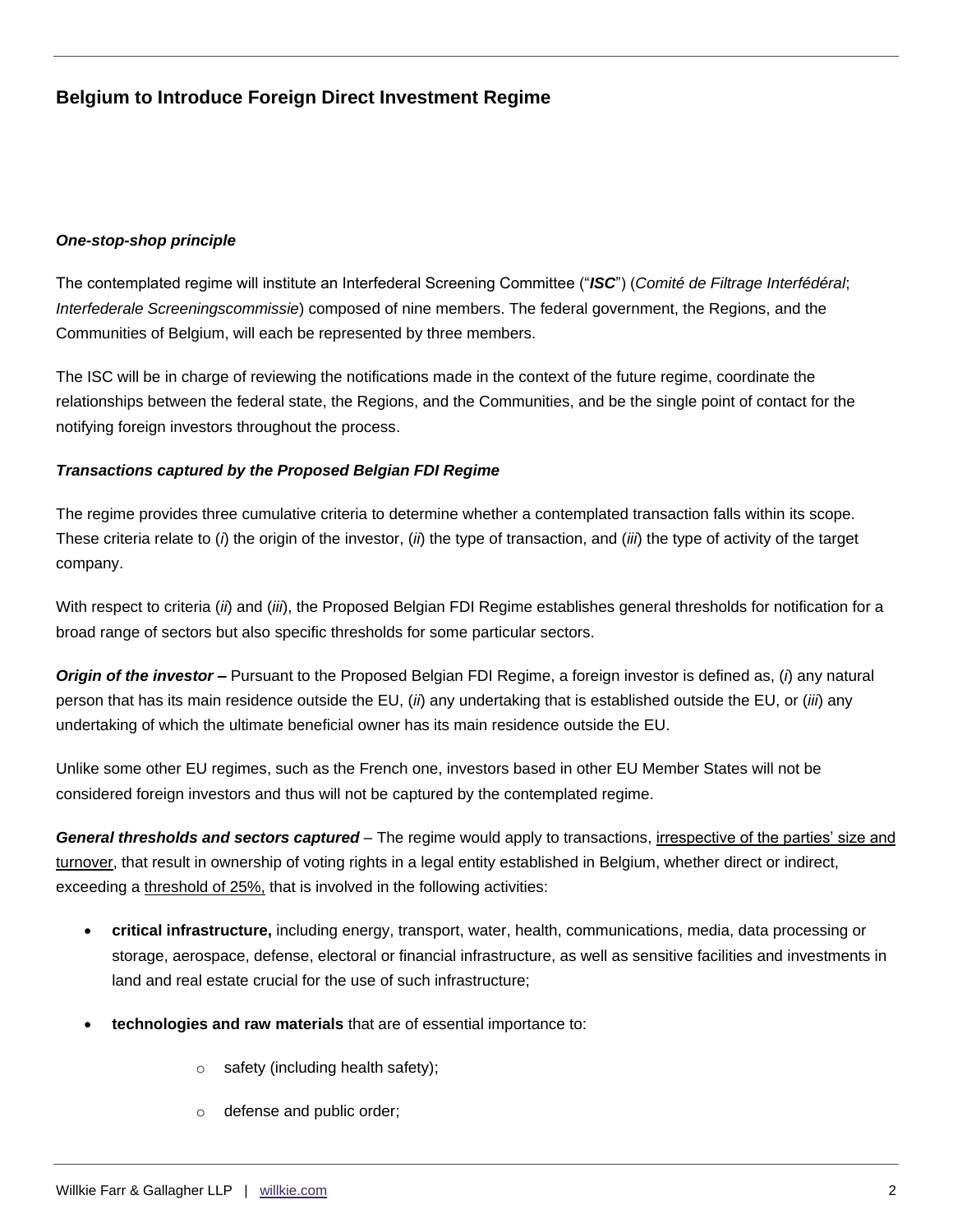- o military equipment subject to multilateral or European export control;
- o dual-use goods as defined by Regulation No 428/2009 dated 5 May 2009;
- $\circ$  technologies of strategic importance such as AI, robotics, semiconductors, cybersecurity, aerospace, defense, energy storage, nuclear and quantum technologies;
- supply of **critical inputs**, including energy and raw materials, as well as relating to food security;
- access to, or the ability to control **sensitive information**, including personal data;
- **private security**; and
- **media freedom and pluralism**.

*Specific thresholds –* First, transactions that result in ownership of voting rights in a legal entity established in Belgium that is involved in the **biotechnology sector**, whether direct or indirect, exceeding a threshold of 25% would also be captured by the regime, provided that the target has achieved a revenue of more than 25 million euros during the last financial year.

Second, the regime would also capture transactions that result in ownership of voting rights in a legal entity established in Belgium that is involved in activities related to **defense**, including dual-use goods, **cybersecurity**, **electronic communications** and **digital infrastructure**, whether direct or indirect, surpassing a threshold of 10%, provided that turnover of the target exceeds 100 million euros.

#### *Regulatory clearance would be required prior to closing of the transaction*

Under the regime, foreign investment transactions that fall within the scope of the regulation would have to be notified and approved before implementation (*ex-ante* suspensory filing). The responsibility for obtaining the necessary approval lies with the investor.

The parties will be able to submit the contemplated transaction once the transaction documents have been signed or on the basis of a draft agreement, provided that the parties explicitly state that they intend to conclude an agreement that does not differ significantly from the notified draft.

The fine for a failure to notify can amount to up to 30% of the investment value.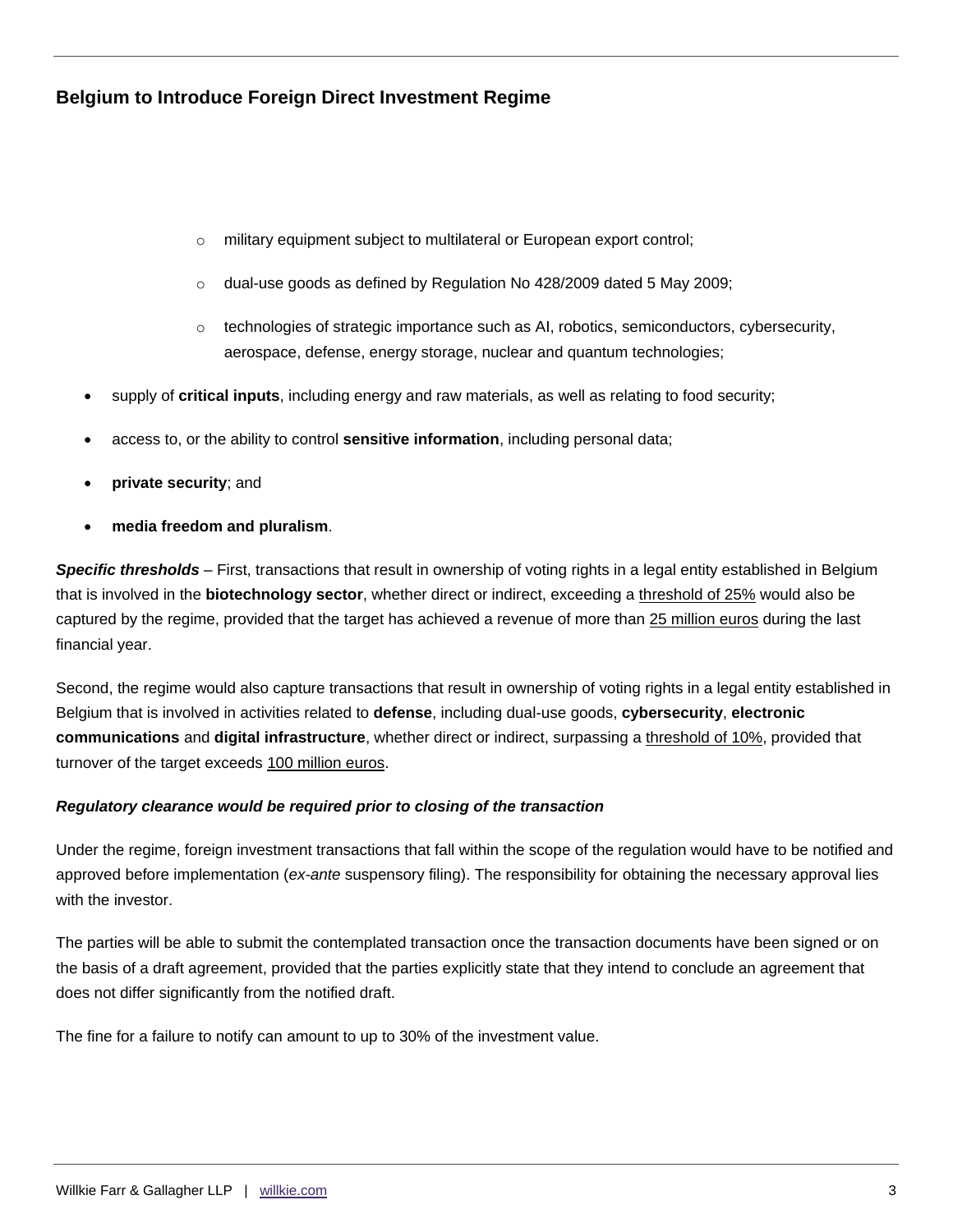## *Contemplated procedure to obtain ISC clearance*

Pursuant to the Proposed Belgian FDI Regime, a three-stage process would apply:

- A pre-notification phase, which will not be subject to any statutory timetable and during which the secretariat of the ISC will analyze the notification and determine whether it is complete or not.
- An assessment phase (*procédure de verification; toetsingsprocedure*), at the end of which the ISC will issue a decision stating that the transaction is either (*i*) authorized or (*ii*) requires further investigation and will be the subject of a screening phase. Such a decision shall be issued within 40 calendar days following receipt of the complete formal notification (i.e., upon confirmation of the ISC at the end of the pre-notification phase), unless the ISC requests the parties to provide additional information, which will pause the review process.
- A screening phase (*procédure de filtrage; screeningsprocedure*), at the end of which the ISC will either issue a decision (*i*) granting the necessary authorization without conditions, (*ii*) granting it with conditions or (*iii*) refusing to authorize the transaction.

Statutory deadline for the screening procedure will require further clarification but such phase could last between one to five months.

*Ex-officio* investigation powers to review foreign investments that were not notified will also be granted to the ISC. Such *ex officio* investigation could be open, for up to five years after the closing of the transaction, if the ISC deems it necessary to (*i*) safeguard public order and national security or (*ii*) for strategic interests.

#### *Types of remedies contemplated by the Proposed Belgian FDI Regime*

The Legislative Proposal identifies 17 remedies that may eliminate the possible impact of the transaction on public order and national security or on strategic interests, among them: (*i*) the elaboration of codes of conduct and/or the appointment of compliance officer(s) when dealing with sensitive information; (*ii*) the obtaining of security clearance by certain administrators; (*iii*) the elaboration of security protocols and/or the notification to the government of visits of the company by non-European residents; (i*v*) the separation of sensitive activities into distinct entities to which access is limited; (*v*) the appointment of a separated supervisory board; (*vi*) the limitation of the number of shares that can be acquired; and (*vii*) the elaboration and notification of reports on a regular basis.

The fine for a failure to implement the remedies on time can amount to up to 30% of the value of the investment.